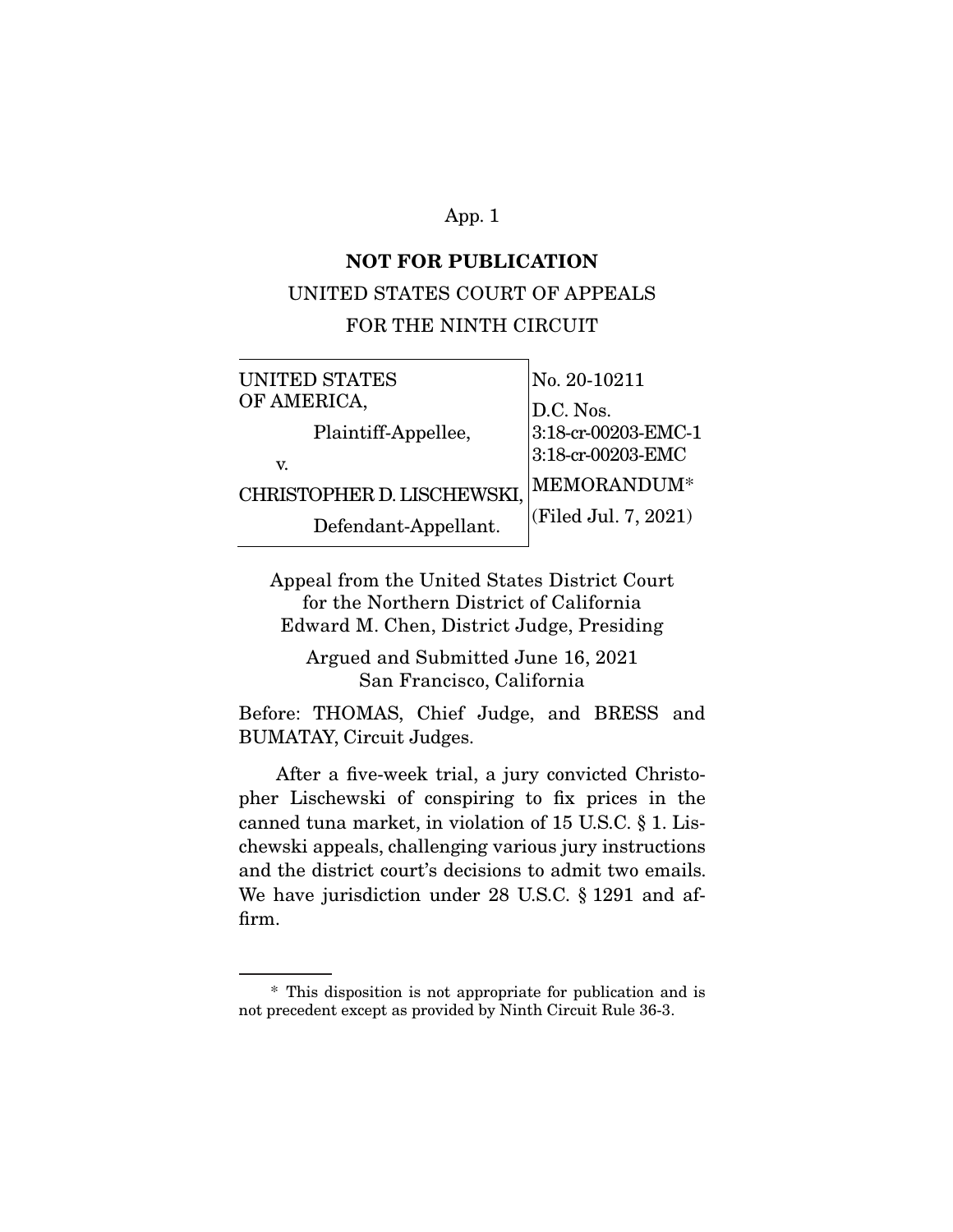1. We review a district court's "formulation of jury instructions for abuse of discretion." United States v. Liew, 856 F.3d 585, 595 (9th Cir. 2017). We review "de novo whether those instructions correctly state the elements of the offense and adequately cover the defendant's theory of the case." Id. at 596. If an instruction is erroneous, we generally "apply harmless error analysis to determine whether an improper instruction constitutes reversible error." United States v. Munguia, 704 F.3d 596, 598 (9th Cir. 2012). If a defendant fails to object with sufficient specificity to a jury instruction, we review for plain error. See United States v. Conti, 804 F.3d 977, 981 (9th Cir. 2015).

 a. Lischewski first challenges the constitutionality of the "per se" rule in Sherman Act criminal cases. But Lischewski acknowledges we are bound by precedent upholding the per se rule and raises this issue only to preserve it for further review. See, e.g., Arizona v. Maricopa Cnty. Med. Soc'y, 457 U.S. 332, 344 (1982) (holding that there is "a conclusive presumption that the restraint is unreasonable" when parties engage in horizontal price-fixing); United States v. Brown, 936 F.2d 1042, 1045–46 (9th Cir. 1991) (holding that the government need not show "an intent to produce anticompetitive effects").

 b. Lischewski next challenges the jury instructions on conspiracy and conspiracy to fix prices because they stated that "the government had to prove an agreement 'or mutual understanding.'" Lischewski argues that a "mutual understanding" falls short of an "agreement" because a "mutual understanding" could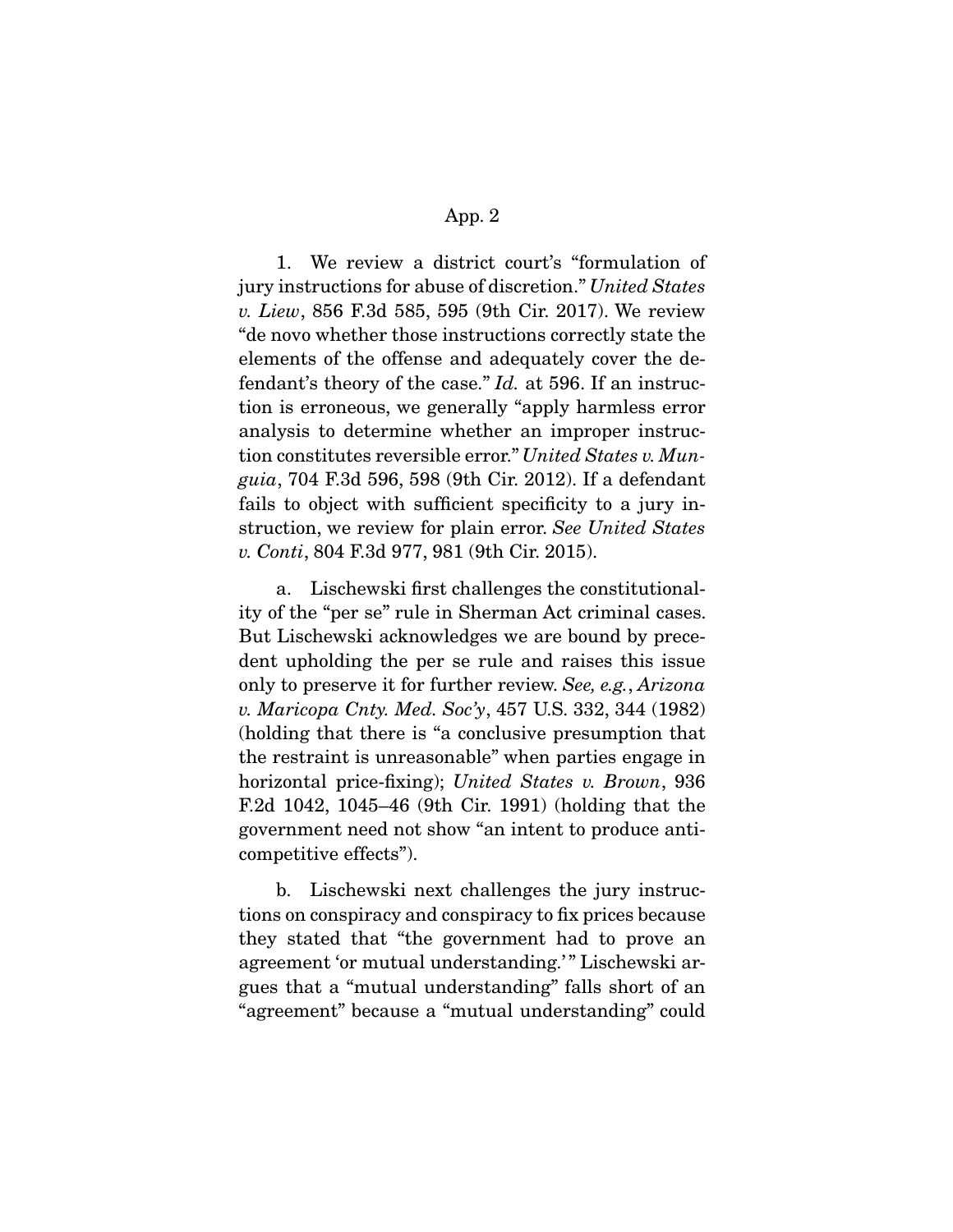have just been a "commonly held view." Plain error review applies because Lischewski failed to object to the language at issue, and his proposed instructions did not "bring into focus the precise nature of the alleged error." Hunter v. Sacramento, 652 F.3d 1225, 1231 (9th Cir. 2011) (quotations omitted). Regardless, Lischewski's challenge would fail under any standard of review.

 We must "determine whether the instructions, viewed as a whole, were misleading or inadequate to guide the jury's deliberation." United States v. Kaplan, 836 F.3d 1199, 1215 (9th Cir. 2016) (quotations omitted). Lischewski's argument lacks merit because he improperly reads the phrase "mutual understanding" in isolation. Contrary to Lischewski's argument, various portions of the instructions made clear that "agreement" and "mutual understanding" were used synonymously. In addition, the instructions clearly required jurors to find that Lischewski entered into an unlawful agreement to fix prices, while providing that a "mere similarity of conduct among various persons" or "common aims and interests" was not sufficient.

 c. The district court also did not err in instructing the jury on when a corporate officer is individually liable for conspiring to violate the Sherman Act. Plain error review applies because Lischewski failed to preserve with sufficient specificity the objection he now raises here. See Hunter, 652 F.3d at 1230. Regardless, the result would be the same even if de novo review applied.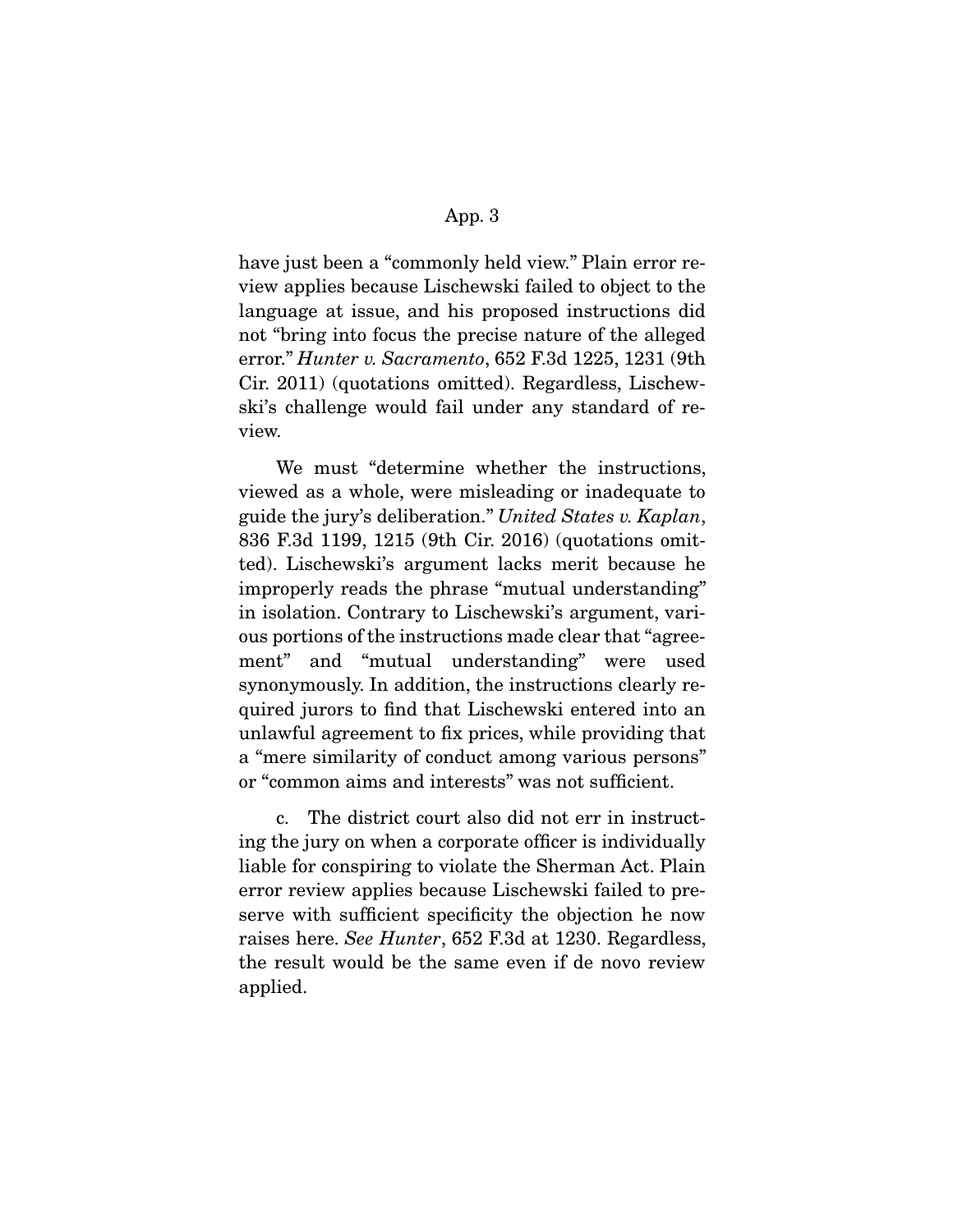The jury was instructed that it could find Lischewski "knowingly participate[d] in effecting the illegal conspiracy by directly participating in the conspiracy and/or indirectly or directly authorizing, ordering, or helping a subordinate perpetrate the crime." Officers are "liable for the illegal actions of subordinates if they knowingly authorized or consented to such behavior." Brown, 936 F.2d at 1047. And an officer who "authorizes, orders, or helps perpetrate" a conspiracy "knowingly participates" in that conspiracy. Id. at 1047–48 (quoting United States v. Wise, 370 U.S. 405, 416 (1962)). The instructions here accurately described when Lischewski could be liable for conspiracy to violate the Sherman Act, while making clear that "mere knowledge of a conspiracy without participation" was "insufficient." "[V]iewed as a whole," the "individual liability" instruction was not improper or misleading. Kaplan, 836 F.3d at 1215.

 d. The district court did not err in giving a "Pinkerton instruction." Lischewski challenges the instruction as "superfluous and confusing" because he was only charged with one count of conspiracy under the Sherman Act, not with a substantive crime committed by a co-conspirator. But the instruction correctly stated the law, and Lischewski fails to explain how the instruction could cause material confusion or prejudice him. Instead, he concedes that under the instruction, he was only "responsible for the acts of his alleged coconspirators if the jury found that he had joined the conspiracy" and had "already found Lischewski guilty."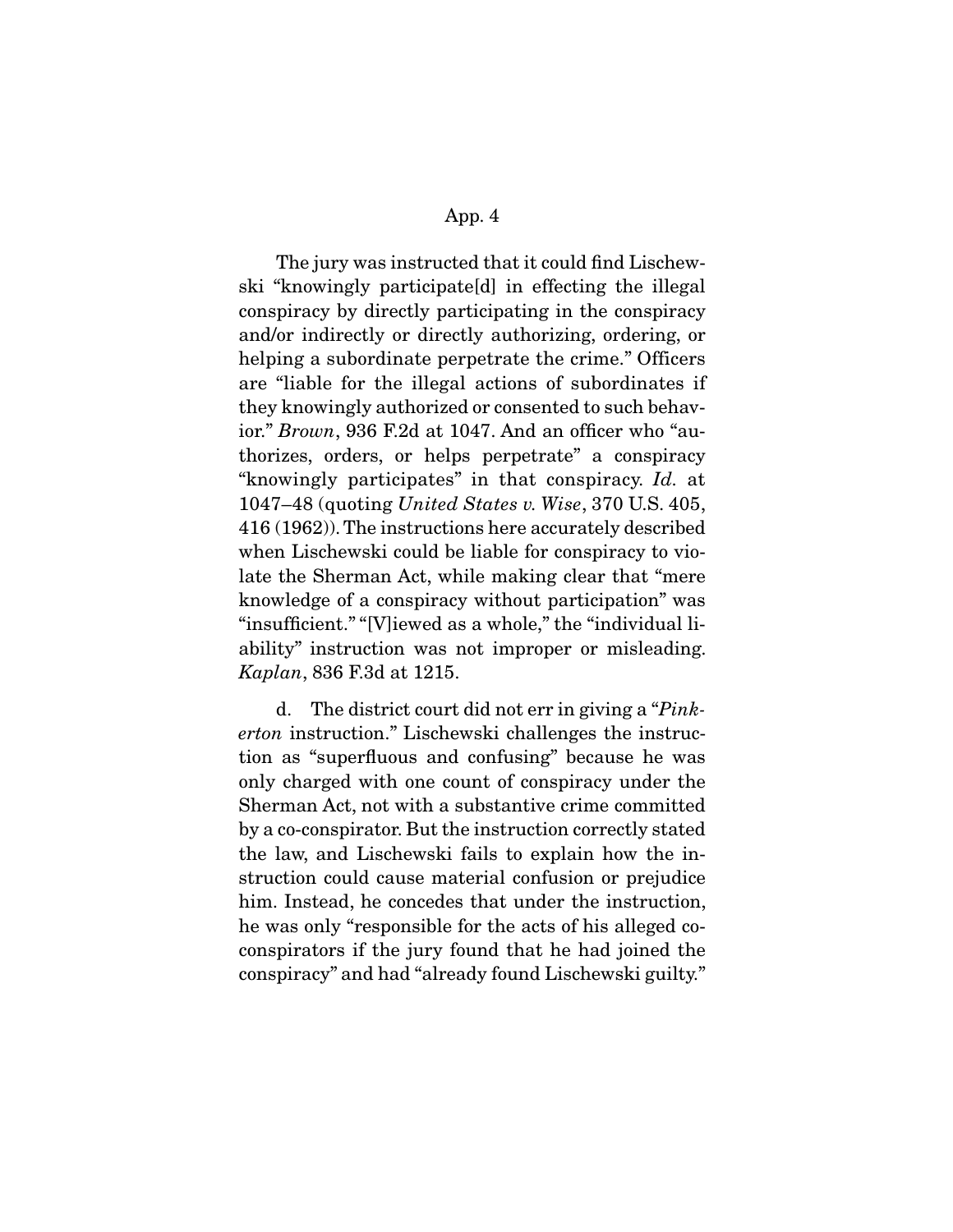e. The district court did not abuse its discretion in instructing the jury on the per se rule or prohibiting Lischewski from offering evidence about the supposed reasonableness of his price-fixing conspiracy. See Hunter, 652 F.3d at 1230; United States v. Gadson, 763 F.3d 1189, 1215 (9th Cir. 2014). As noted, Lischewski admits that the district court was bound to follow the per se rule. Lischewski nonetheless maintains that the jury instruction on the per se rule was excessive, especially when combined with the district court preventing Lischewski from arguing that the pricing agreement was reasonable and caused no harm. But the instructions and the government's statements correctly reflected the substantive law, and Lischewski has not explained why reversal would be warranted.

 f. Even if Lischewski 's arguments on the jury instructions had merit (and he had properly preserved all of his arguments below), "it is clear beyond a reasonable doubt that a rational jury would have found the defendant guilty absent the error." Munguia, 704 F.3d at 604 (quotations omitted). The evidence that Lischewski participated in a scheme to fix prices in the canned tuna market was overwhelming. In addition to documentary evidence, several of Lischewski's coconspirators testified at the trial that the conspiracy existed, that Lischewski knew about the conspiracy, and that he was a member of it. This included testimony that Lischewski was substantially involved in orchestrating, implementing, and enforcing the pricefixing agreements.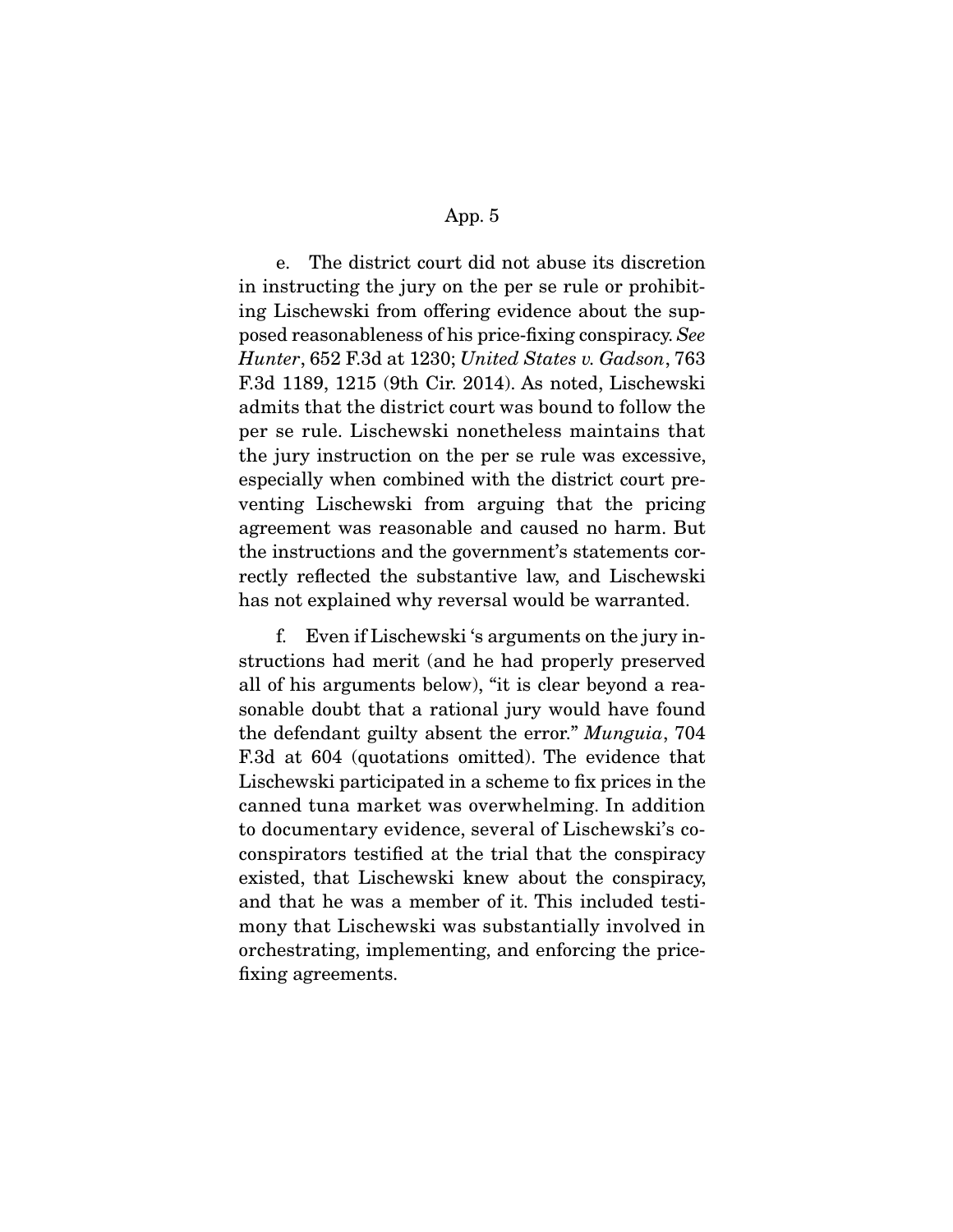2. We turn next to Lischewski's claims that the district court erred in admitting two emails. We review the district court's "decision to admit evidence . . . for an abuse of discretion." United States v. Alvirez, 831 F.3d 1115, 1120 (9th Cir. 2016). For preserved claims, evidentiary errors do not warrant reversal if "it is more probable than not that the error did not materially affect the verdict." United States v. Torres, 794 F.3d 1053, 1063 (9th Cir. 2015).

 a. The district court did not abuse its discretion in admitting Renato Curto's email as a business record under Federal Rule of Evidence 803(6). The district court reasonably concluded that Curto wrote the email "at or near the time" of the conversation with Lischewski because Curto prepared the email the following day. See, e.g., United States v. Huber, 772 F.2d 585, 591 (9th Cir. 1985). The record also supported the district court's conclusion that the Curto email was kept in the course of a regularly conducted activity of a business and was prepared as part of the business's regular practice. Fed. R. Evid.  $803(6)(B)$ –(C); see also City of Long Beach v. Standard Oil Co., 46 F.3d 929, 937 (9th Cir. 1995).

 Nor did the district court exceed its "wide discretion" in determining that the Curto email met Rule 803(6)'s "trustworthiness standard." United States v. Scholl, 166 F.3d 964, 978 (9th Cir. 1999). Curto acknowledged that he was writing only what he remembered of the conversation. The jury heard Curto's testimony and could properly weigh it. See id. (explaining that "inaccuracies, ambiguities, or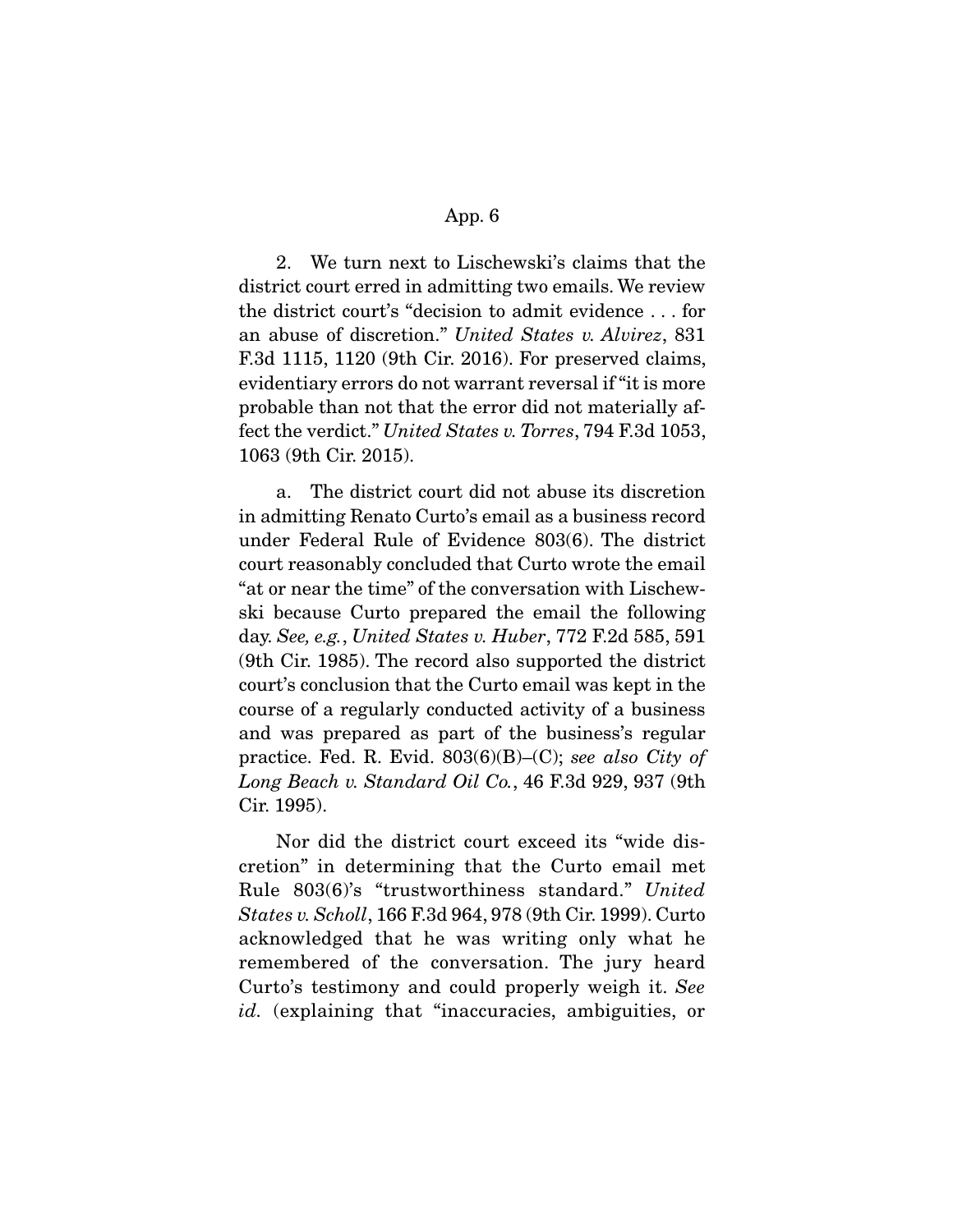omissions go to the weight and not the admissibility of the evidence").

 b. The district court did not abuse its discretion in admitting an email between StarKist executives that discussed a conversation one of them had with Lischewski. See Alvirez, 831 F.3d at 1120. The email was admissible to show the state of the mind of the persons on the email. Fed. R. Evid.  $801(c)(2)$ ; see also Gadson, 763 F.3d at 1211–12.

 The district court also repeatedly instructed the jury that the email was admitted for that purpose and not for the truth of the matter asserted. While Lischewski claims these instructions were insufficient to alleviate claimed prejudice, we have "repeatedly held that a district court's careful and frequent limiting instructions to the jury, explaining how and against whom certain evidence may be considered, can reduce or eliminate any possibility of prejudice arising from" the admission of evidence. See United States v. Fernandez, 388 F.3d 1199, 1243 (9th Cir. 2004), modified, 425 F.3d 1248 (9th Cir. 2005). That is the case here.

 c. Even if the two emails were improperly admitted or the limiting instructions on the second email insufficient, any error was harmless given the overwhelming evidence that Lischewski participated in a price-fixing conspiracy. Torres, 794 F.3d at 1063.

 3. Finally, Lischewski's cumulative error theory lacks merit because he fails to show that the district court committed any errors, let alone multiple ones. See United States v. Begay, 673 F.3d 1038, 1047 (9th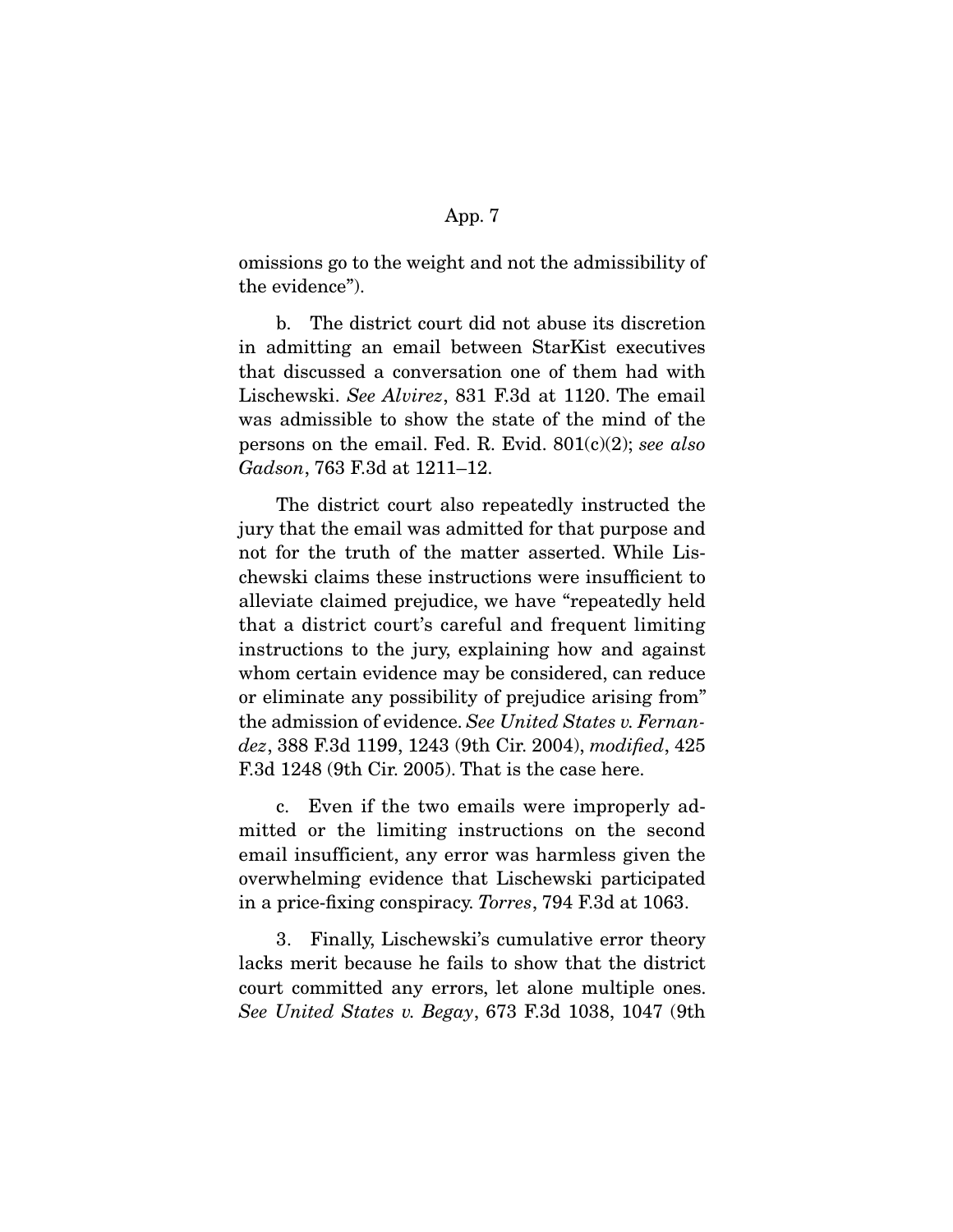Cir. 2011) ("We have not recognized any error below, so there is no cumulative prejudicial effect to analyze.").

**AFFIRMED.**